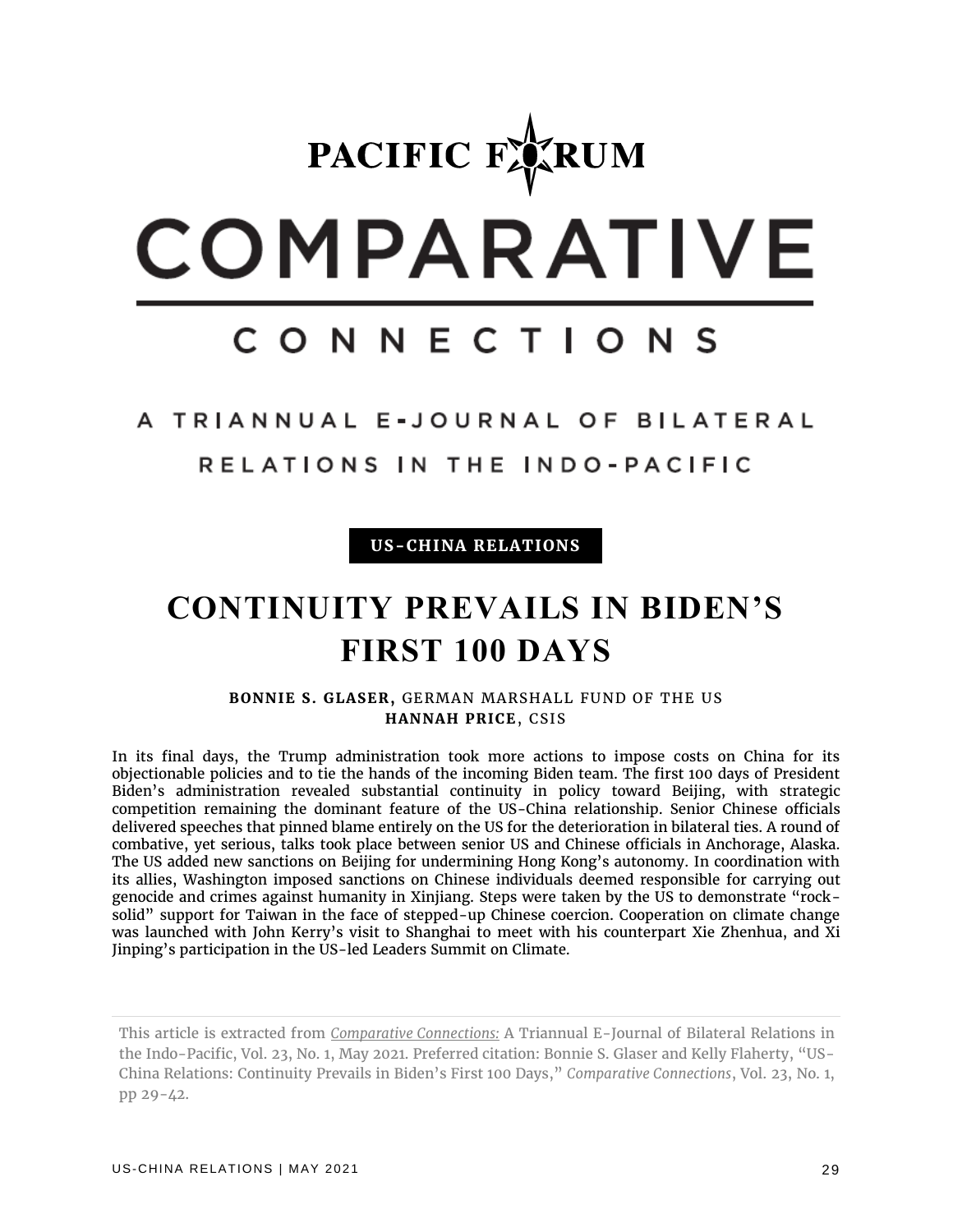#### **Early Signals of Intentions**

As the contours of President Joe Biden's policy toward China emerged in the first 100 days of his administration, the continuities with the Trump administration were considerable. In his confirmation hearing, soon-to-be Secretary of State Antony Blinken [stated](https://www.straitstimes.com/world/united-states/us-secretary-of-state-nominee-anthony-blinken-sees-strong-foundation-for) that "There is no doubt that [China] poses the most significant challenge of any nation-state in the world to the United States." He maintained that Trump's tough approach to China was right, but the tactics were wrong. Five weeks after being sworn in, Blinken [declared](https://www.state.gov/a-foreign-policy-for-the-american-people/) in his first major speech that the US relationship with China would "be competitive when it should be, collaborative when it can be, and adversarial when it must be. The common denominator is the need to engage China from a position of strength."

The Interim National Security Strategy Guidance [released](https://www.whitehouse.gov/wp-content/uploads/2021/03/NSC-1v2.pdf) in early March confirmed that the Biden team would prioritize reinvigorating the United States and its democracy, strengthening alliances and partnerships around the world, reengaging in international institutions, and standing up to American ideals and values abroad. It set out an agenda that is aimed at enabling the US "to prevail in strategic competition with China or any other nation."

Beijing expected that the US-China relationship would continue to be fraught after the Trump administration's departure, but nevertheless hoped that bilateral ties could be stabilized, and cooperation increased. In speeches and press conferences, senior Chinese officials said that China stood ready to improve ties, but demanded that the US respect China's core interests, stop interfering in Beijing's internal affairs, and change a raft of allegedly misguided policies toward China.

Yang Jiechi, Chinese Communist Party (CCP) Politburo member and director of the Office of the Central Commission for Foreign Affairs, [delivered](https://www.ncuscr.org/yang-jiechi-event-transcript) these messages in a speech to the National Committee on US-China Relations on Feb. 1, just 10 days after Biden's inauguration. He decried the US judgment of China as a major strategic competitor and urged the Biden administration to abandon the "outdated mentality of zero-sum, major power rivalry."



*Figure 1 Chinese politburo member Yang Jiechi speaking at the China-U.S. talks in Anchorage, Alaska, in the U.S. Photo: Liu Jie/Xinhua*

Chinese Foreign Minister Wang Yi [communicated](https://news.cgtn.com/news/2021-02-22/Full-Text-Wang-Yi-s-speech-on-China-U-S-relations-Y5qf47Wo36/index.html) similar points in a speech to the Lanting Forum in Beijing on Feb. 22. Arguing that the Trump administration was the "root cause" of the deterioration in US-China relations, he said it was necessary to "right the wrongs" and understand China "as it is." In between those two speeches, Blinken and Yang held their first phone call on Feb. 5. According to brief readouts, the tone was decidedly negative, and the content consisted of a pithy exchange of talking points.

President Biden and Chinese leader Xi Jinping held their first phone call on Feb. 10. Scheduled to take place just ahead of China's Lunar New Year holiday, the call was intended to convey US goodwill, but it wasn't lost on Beijing that Biden had previously spoken to more than a dozen other heads of state, including Russian President Vladimir Putin. The White House [readout](https://www.whitehouse.gov/briefing-room/statements-releases/2021/02/10/readout-of-president-joseph-r-biden-jr-call-with-president-xi-jinping-of-china/) of the call highlighted the US president's emphasis on concerns about "Chinese coercive and unfair economic practices, crackdown in Hong Kong, human rights abuses in Xinjiang, and increasingly assertive actions in the region, including toward Taiwan."

The Chinese Foreign Ministry's [readout](https://www.fmprc.gov.cn/mfa_eng/zxxx_662805/t1853684.shtml) suggested that Xi stressed the need to return to cooperation. Picking up on Biden's call for the US to seize possibilities, he expressed hope that "the possibilities will now point toward an improvement of China-US relations." Xi explicitly proposed that the two countries reestablish their various dialogue mechanisms.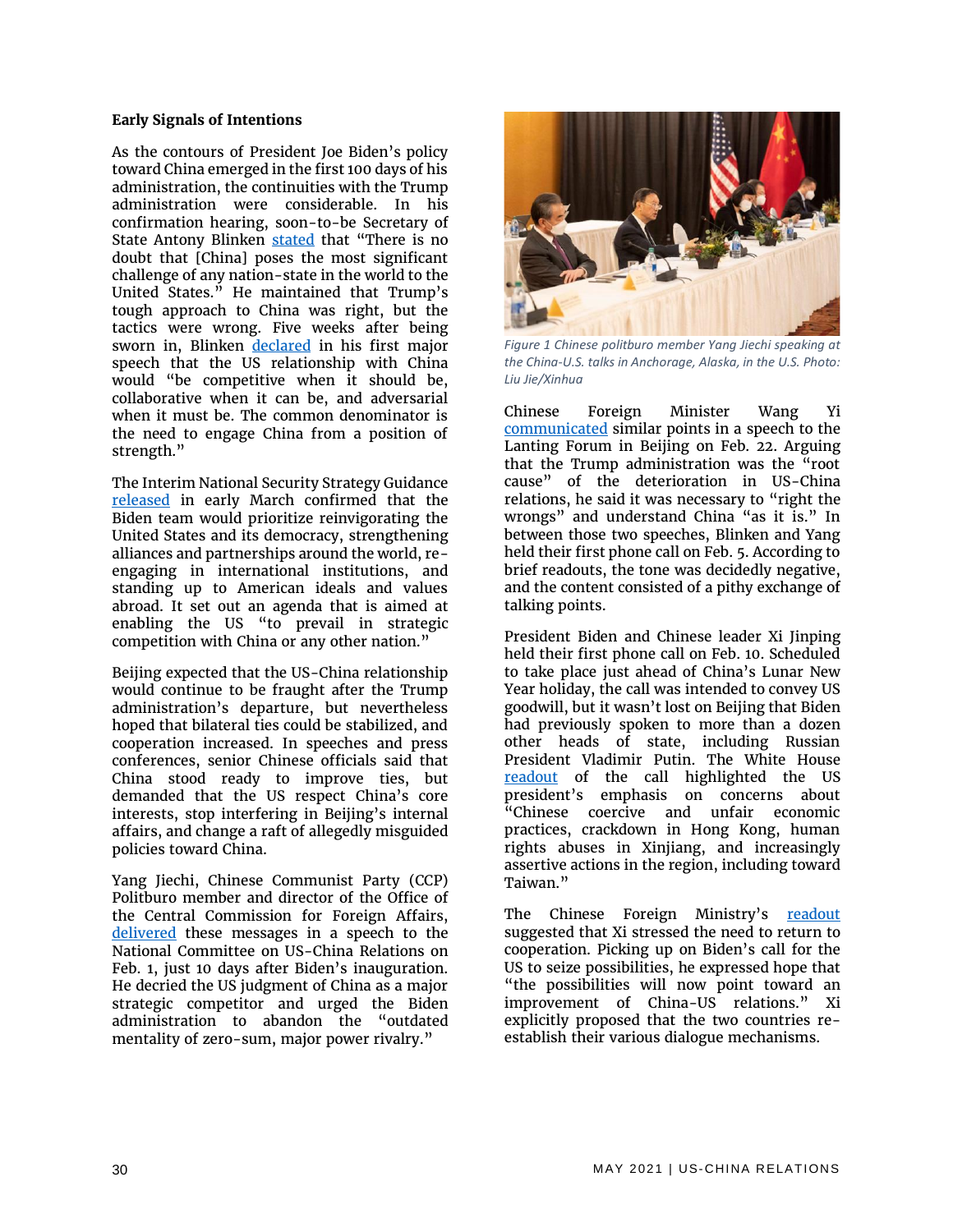#### **Anchorage Talks**

Biden's White House spokesman Jen Psaki [told](https://www.reuters.com/article/us-usa-china-taiwan/biden-administration-indicates-in-no-hurry-to-engage-china-idUSKBN2A22QV) a briefing in February that the US would ensure it was in "lockstep" with its allies before engaging with Beijing. After the phone calls between Blinken and Yang, and between Biden and Xi, there were no concrete plans for a bilateral meeting. The idea of holding a round of talks arose as the US prepared for the first-ever leader-level Quad summit on March 12 and the visit by Secretary of State Blinken and Secretary of Defense Lloyd Austin to Japan and Korea for "2+2" meetings with their counterparts. US officials concluded that these successful engagements would position the US to hold a dialogue with China from a position of strength.

The meeting took place in Anchorage, Alaska, approximately halfway between Beijing and Washington, on March 18. Senior officials on both sides included Secretary of State Blinken and National Security Advisor Jake Sullivan as well as Yang Jiechi and Chinese Foreign Minister Wang Yi.



*Figure 2 U.S. Secretary of State Antony Blinken and U.S. National Security Advisor Jake Sullivan meet with Chinese officials in Anchorage, Alaska. Photo: U.S. Department of State*

With the cameras rolling, Blinken opened the first round with a brief but blunt statement that noted his intention to raise US concerns about Xinjiang, Hong Kong, Taiwan, cyberattacks on the United States, and economic coercion of US allies. These actions, Blinken stated, "threaten the rules-based order that maintains global stability." Yang provided a lengthy and fiery riposte that lasted about 16 minutes. He defended Chinese policies, but also criticized US policies, both at home and abroad. The entire [exchange](https://asia.nikkei.com/Politics/International-relations/US-China-tensions/How-it-happened-Transcript-of-the-US-China-opening-remarks-in-Alaska) lasted over an hour, including the consecutive translation.

After the media departed, the two delegations apparently got down to business and worked through the list of issues on the agenda. Their discussions continued the following day. In a brief meeting with the press after the talks concluded, Blinken [said](https://www.state.gov/secretary-antony-j-blinken-and-national-security-advisor-jake-sullivan-statements-to-the-press/) that the US side achieved its goals of conveying shared US and allied concerns with the Chinese side about Chinese behavior and laying out "very clearly" US policies, priorities, and worldview.

Although there were many areas of disagreement, the US and Chinese delegations agreed that their countries' interests intersect on Iran, North Korea, Afghanistan, and climate change. In the Chinese side's briefing to the media, Yang [described](http://www.xinhuanet.com/english/2021-03/20/c_139822732.htm) what he termed the "China-US high-level strategic dialogue" as candid, constructive, and helpful. He called for both countries to handle the bilateral relationship in the spirit of nonconflict, nonconfrontation, mutual respect, and win-win cooperation, so as to move forward the bilateral relationship on a sound and stable track.

#### **Technology and Trade Tensions Persist**

The Trump administration, in its waning days, took several actions aimed at increasing pressure on Beijing on the technology front to promote the decoupling of the US and Chinese economies and curb the flow of technology to the Chinese military. A spat with the New York Stock Exchange (NYSE) was sparked on Jan. 4 when the Exchange [reversed](https://www.cnn.com/2021/01/04/investing/nyse-china-telecom-intl-hnk/index.html) a plan to delist three Chinese state-run telecom companies due to their failure to comply with a late-2020 Trump administration executive order that barred US investors from holding stakes in companies with alleged ties to the People's Liberation Army. An intervention by Secretary of Treasury Steve Mnuchin proved successful when the following day, the NYS[E reversed i](https://ir.theice.com/press/news-details/2021/NYSE-Announces-Suspension-Date-for-Securities-of-Three-Issuers-and-Proceeds-with-Delisting/default.aspx)ts decision and said it would proceed to delist three Chinese telecom companies.

On Jan. 5, President Trump signed an [Executive](https://trumpwhitehouse.archives.gov/presidential-actions/executive-order-addressing-threat-posed-applications-software-developed-controlled-chinese-companies/)  **[Order](https://trumpwhitehouse.archives.gov/presidential-actions/executive-order-addressing-threat-posed-applications-software-developed-controlled-chinese-companies/) banning transactions with eight software** apps, including Alipay, one of China's largest virtual payment platforms. The Order charged that the pace and pervasiveness of the spread in the United States of certain connected mobile and desktop applications and other software developed or controlled by persons in the People's Republic of China ... continue to threaten the national security, foreign policy, and economy of the United States.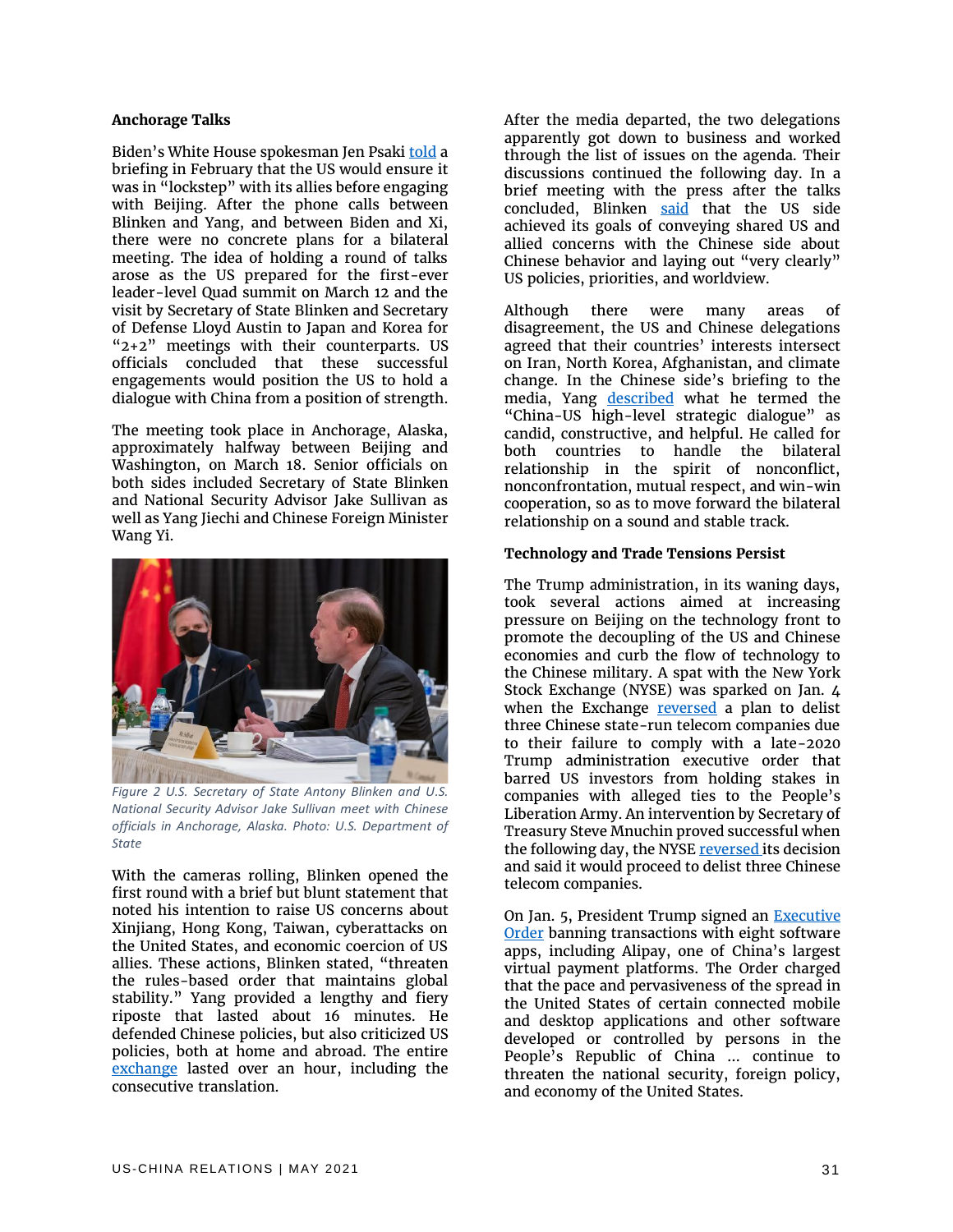Just over a week later, the Department of Commerce [added](https://ua.usembassy.gov/chinas-skyrizon-added-to-u-s-commerce-department-military-end-user-list/) Skyrizon to its Military End-User list and China National Offshore Oil Corporation to its Entity List, stating that both "threaten US national security." That same day, the Department of Defens[e](https://www.defense.gov/Newsroom/Releases/Release/Article/2472464/dod-releases-list-of-additional-companies-in-accordance-with-section-1237-of-fy/) [added](https://www.defense.gov/Newsroom/Releases/Release/Article/2472464/dod-releases-list-of-additional-companies-in-accordance-with-section-1237-of-fy/) several firms to its list of "Communist Chinese military companies" operating in the United States.

The Biden administration signaled early that it would need time to review the numerous actions taken against China by the Trump administration, especially the steps taken to combat Chinese technology threats. On Jan. 26, the Treasury\_[D](https://home.treasury.gov/system/files/126/ccmc_gl1a_01272021_1.pdf)epartment [delayed](https://home.treasury.gov/system/files/126/ccmc_gl1a_01272021_1.pdf) a Trump administration decision to ban Americans from investing in companies with suspected ties to the Chinese military, which was set to go into effect on Jan. 28, 2021. The decision was postponed to May 27.

Nevertheless, the Biden administration said it was resolved to compete with China for the leading position in the technologies of the  $21<sup>st</sup>$ century. In the [Interim National Security](https://www.whitehouse.gov/briefing-room/statements-releases/2021/03/03/interim-national-security-strategic-guidance/)  [Strategic Guidance,](https://www.whitehouse.gov/briefing-room/statements-releases/2021/03/03/interim-national-security-strategic-guidance/) the Biden White House pledged to sustain America's innovation edge and criticized China's trade practices:

When the Chinese government's behavior directly threatens our interests and values, we will answer Beijing's challenge. We will confront unfair and illegal trade practices, cyber theft, and coercive economic practices that hurt American workers, undercut our advanced and emerging technologies.

Washington maintained the Trump administration's commitment to exposing Chinese corporate influence in the United States when the Federal Communications Commission [identified](https://www.fcc.gov/document/fcc-releases-list-equipment-services-pose-security-threat) five Chinese companies as a threat to national security on March 12. Days later, the Commerce Depar[t](https://www.commerce.gov/news/press-releases/2021/03/us-secretary-commerce-gina-raimondo-statement-actions-taken-under-icts)ment [served](https://www.commerce.gov/news/press-releases/2021/03/us-secretary-commerce-gina-raimondo-statement-actions-taken-under-icts) subpoenas to multiple Chinese companies that provide information and communications technology and services in the US. In addition, the Securities a[n](https://www.sec.gov/news/press-release/2021-53)d Exchange Commission [issued](https://www.sec.gov/news/press-release/2021-53) its final interim amendments to the Holding Foreign Companies Accountable Act (signed into law under the Trump administration), which mandates that companies disclose their associations with the CCP.

The Biden administration also constrained China's technological advances by [adding](https://www.commerce.gov/news/press-releases/2021/04/commerce-adds-seven-chinese-supercomputing-entities-entity-list-their) seven Chinese supercomputing companies to the Department of Commerce's blacklist on the

grounds that the firms were "involved with building supercomputers used by China's military actors, its destabilizing military modernization efforts, and/or weapons of mass destruction programs."

In his April 28 address to a Joint Session of Congress, Bide[n sounded a clarion call for t](https://www.usatoday.com/story/news/politics/2021/04/28/joe-bidens-speech-congress-read-full-transcript/4883244001/)he US to do what is necessary to compete successfully with China: "We're in a competition with China and other countries to win the 21st century," the president stated. "China and other countries are closing in fast. We have to develop and dominate the products and technologies of the future, the advanced batteries, biotechnology, computer chips."

On the trade front, Biden officials opted to keep tariffs in place for the time being as well as the "Phase One" trade deal in which China agreed to make large purchases of US products, including soybeans, oil and gas, and other goods. During her confirmation hearing, US Trade Representative nominee Katherine Tai [stated](https://ustr.gov/about-us/policy-offices/press-office/press-releases/2021/february/opening-statement-ambassador-designate-katherine-tai-senate-finance-committee): "I know firsthand how critically important it is that we have a strategic and coherent plan for holding China accountable to its promises." According to the [Peterson Institute for](https://www.piie.com/blogs/trade-and-investment-policy-watch/anatomy-flop-why-trumps-us-china-phase-one-trade-deal-fell)  [International Economics,](https://www.piie.com/blogs/trade-and-investment-policy-watch/anatomy-flop-why-trumps-us-china-phase-one-trade-deal-fell) Chinese purchases in 2020 fell more than 40% short of the target for that year. Although Tai expressed a willingness to negotiate with China, USTR was mum regarding plans for trade talks.

On various occasions, Beijing expressed its desire for a mutually beneficial trade and economic relationship with the US, even as it trumpeted its "dual circulation policy" that in essence seeks to increase the world's dependence on the Chinese market while reducing Chinese dependence on foreign markets. Addressing the National Committee on US-China Relations, Chinese Politburo Member Yang Jiechi *insisted* that "China will always welcome US business investment in China," and called on both sides "to provide a fair, open and non-discriminatory environment for each other's companies."

In his Lanting Forum **speech**, Chinese Foreign Minister Wang Yi called for the US to "remove unreasonable tariffs on Chinese goods, lift its unilateral sanctions on Chinese companies ... and abandon irrational suppression of China's technological progress, so as to create necessary conditions for China-US cooperation."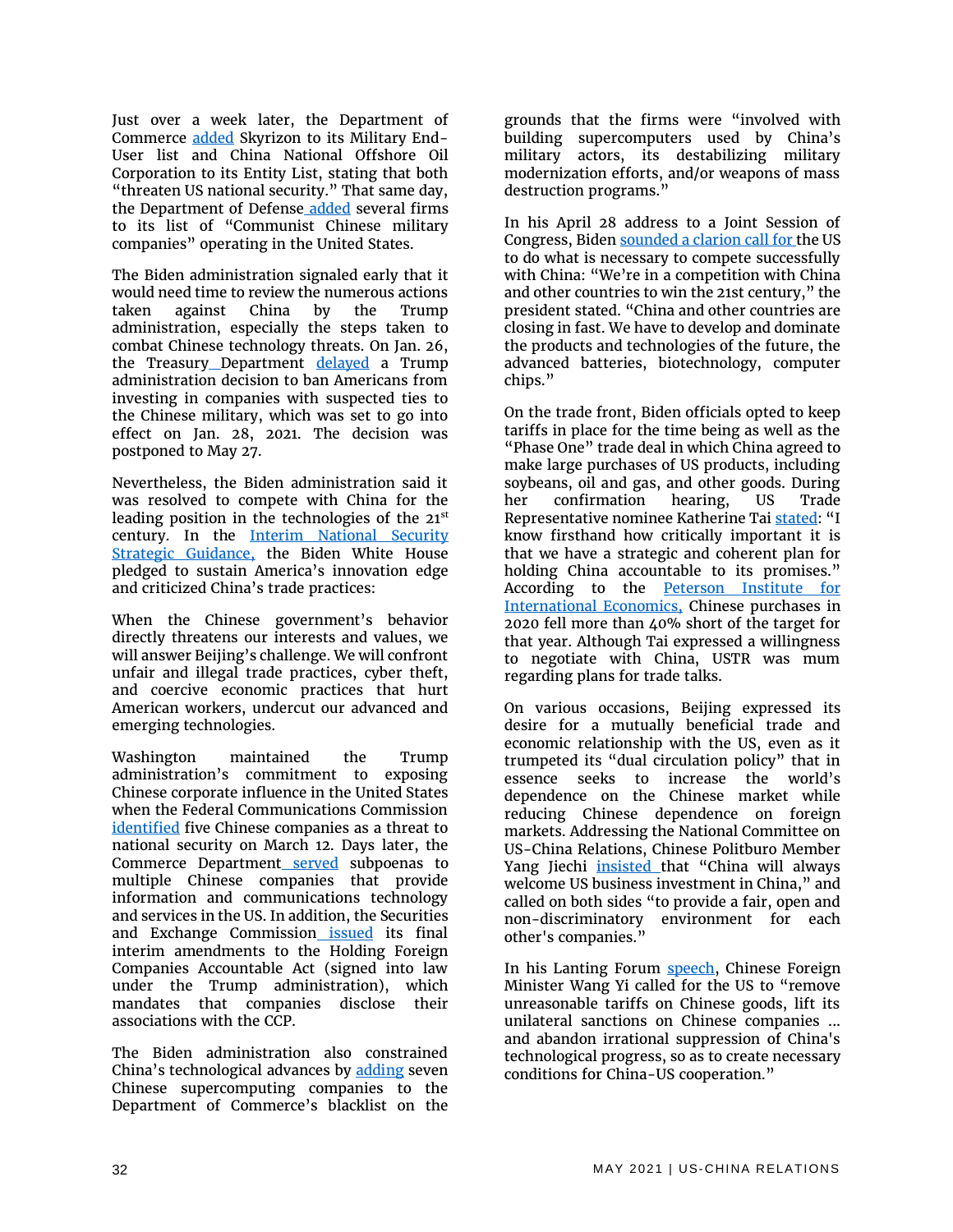Speaking to US business leaders on April 13, Chinese Premier Li Keqiang [reiterated](https://www.fmprc.gov.cn/mfa_eng/zxxx_662805/t1868874.shtml) China's desire to remain economically tied to the US. "Decoupling does no good to either side and will hurt the world," he asserted. Li entreated the business tycoons to help "promote cooperation by making a bigger pie of common interests and safeguard the safety and stability of the industrial and supply chains."



*Figure 3 Chinese Premiere Li Keqiang speaking at a virtual dialogue with U.S. business leaders. Photo: Xinhua/Pang Xinglei*

#### **Biden Sustains Pressure as Beijing Tightens Control Over Hong Kong**

As Beijing continued to implement policies that stripped Hongkongers of their democratic rights and more tightly integrated Hong Kong into China's authoritarian system, the United States responded with sharp condemnations and sanctions. In early January, as the Trump administration counted down its final weeks in office, then-Secretary of State Mike Pompeo [denounced](https://2017-2021.state.gov/on-the-mass-arrests-of-democracy-advocates-in-hong-kong/index.html) the arrest of over 50 politicians and prodemocracy advocates by local authorities in Hong Kong.

A few days later, the US designated six PRC and Hong Kong officials deemed responsible for undermining Hong Kong's freedoms and democratic processes pursuant to President Trump's Executive Order on Hong Kong Normalization. Announcing the new sanctions, Pompeo [called](https://2017-2021.state.gov/designating-prc-and-hong-kong-officials-after-widespread-pro-democracy-arrests-in-hong-kong/index.html) on the PRC and Hong Kong authorities to immediately release individuals targeted under the National Security Law for exercising rights and freedoms guaranteed under the Basic Law and the Sino-British Joint Declaration.

In a parting shot at the Trump administration, China declared that it was imposing reciprocal sanctions on outgoing senior US executive branch officials, members of Congress, and

non-governmental organizations, as well as their immediate family members. China's Foreign Ministry spokesman [decried](http://www.xinhuanet.com/english/2021-01/18/c_139677746.htm) US interference in Hong Kong's affairs, warning Washington to "not proceed farther down this erroneous and dangerous path."

Beijing knew, however, that the Biden administration was unlikely to change course in its policy toward Hong Kong. After the arrest of the prodemocracy advocates in early January, Antony Blinken, Biden's pick for secretary of state, [tweeted](https://twitter.com/ablinken/status/1346663418946859010?lang=en) that "The Biden-Harris administration will stand with the people of Hong Kong and against Beijing's crackdown on democracy."

In his lengthy phone call with Xi in February, Biden [raised](https://www.whitehouse.gov/briefing-room/statements-releases/2021/02/10/readout-of-president-joseph-r-biden-jr-call-with-president-xi-jinping-of-china/) concerns about China's crackdown in Hong Kong, and pledged to stand up for human rights and fundamental freedom. He followed that up with action on March 11 in response to the decision by China's National People's Congress (NPC) to change Hong Kong's electoral system in ways that would further limit political participation and democratic representation. The NPC decision was accompanied by a statement by Premier Li Keqiang that its aim was to uphold the principle of "patriots governing Hong Kong." Blinken <u>[issued](https://www.state.gov/assault-on-democracy-in-hong-kong/)</u> a statement condemning Beijing's "continuing assault on democratic institutions in Hong Kong." The next day, the foreign ministers of the G7 [released](https://www.state.gov/g7-statement-on-hong-kong-electoral-changes/) a joint statement expressing "grave concerns" about China's erosion of Hong Kong's electoral system and the mass arrests of pro-democracy activists and politicians.

To demonstrate the willingness of the Biden administration to impose costs on China for its behavior, on March 16 the US added new sanctions against two dozen Chinese officials it claimed had reduced Hong Kong's high degree of autonomy. Under the Trump administration, the 24 individuals had been banned from visiting the US and had their assets within US jurisdiction frozen. The new measures subjected foreign financial institutions to US sanctions if they knowingly conducted business with the designated officials.

The timing of the new sanctions—only days before senior US and Chinese officials were due to meet in Alaska—was undoubtedly intended to underscore the Biden administration's resolve to continue the Trump administration's tough stance on China.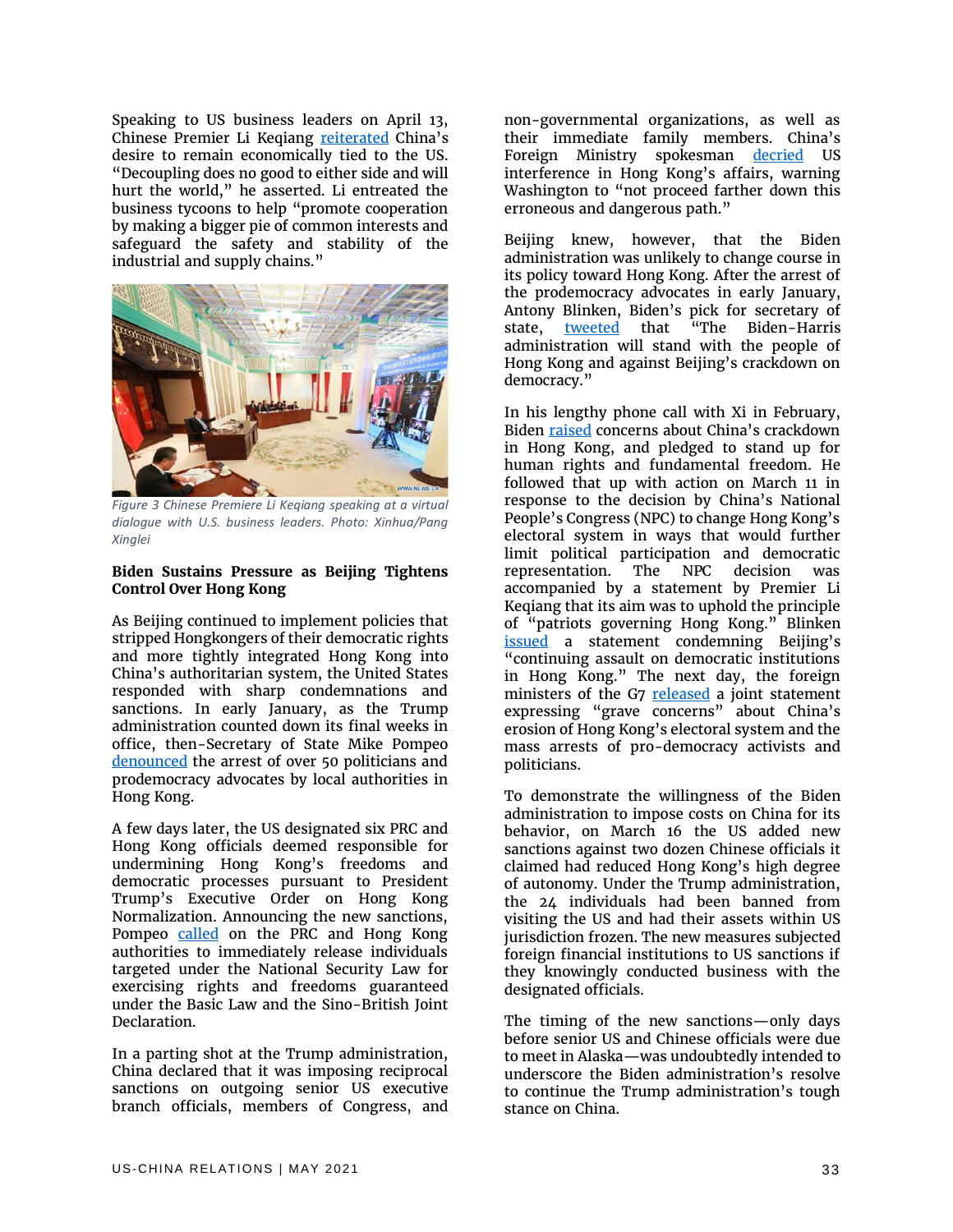The following month the US demonstrated again that it would sustain pressure on Beijing by calling out its policies and actions to snuff out democracy in Hong Kong. On April 16, Blinken [condemned](https://www.state.gov/sentencing-of-hong-kong-pro-democracy-activists-for-unlawful-assembly/) the sentencing of seven prodemocracy leaders "for doing nothing more than exercising protected rights and fundamental freedoms."

#### **Biden Administration Signals "Rock Solid" Support for Taiwan**

The final act of the Trump administration in its policy toward Taiwan was rolled out on Jan. 9: longstanding restrictions on official interactions between the United States and Taiwan—known as the "contact guidance" -- were eliminated. The decision was **announced** by Mike Pompeo, who claimed that the self-imposed restrictions had been put in place "in an attempt to appease the Communist regime in Beijing."

In what would have been a potentially consequential policy decision, Pompeo also announced that US Ambassador to the United Nations Kelly Craft would travel to Taipei, but only a few days later, the visit was abruptly canceled, without explanation. Unable to fly to Taiwan to deliver her message of support, Craft made a statement in the UN General Assembly Hall, calling for the world to oppose China's efforts to isolate Taiwan and exclude it from the international community.

The Biden team lost no time in showing its support for Taiwan. Senior Biden administration officials arranged for a formal invitation to be issued to Bi-khim Hsiao, Taiwan's de-facto ambassador to Washington, to attend Joe Biden's inauguration. On Jan. 23 and 24, Beijing displayed its ire by flying nuclear-capable bombers and fighter jets into Taiwan's air defense identification zone.

The US State Department voiced concern about Chinese intimidation in a [statement,](https://www.state.gov/prc-military-pressure-against-taiwan-threatens-regional-peace-and-stability/) which specifically urged Beijing to halt its pressure against Taiwan and engage in meaningful dialogue with the island's democratically elected representatives. The statement reiterated US commitment to the Three Communiqués, the Taiwan Relations Act (TRA), and the Six Assurances. "Our commitment to Taiwan is rock-solid," the statement asserted, using a phrase that is likely to become part of the Biden administration's mantra for its Taiwan policy.

At the meeting between senior US and Chinese officials in Anchorage, the Chinese side [called](https://www.fmprc.gov.cn/mfa_eng/zxxx_662805/t1862856.shtml) for the US to stop official exchanges and military contacts with as well as arms sales to Taiwan, and cease helping Taipei expand its participation in international organizations. They also urged the US to abide by the "one-China principle," to not send "wrong signals" to those supporting Taiwan independence, and to not cross China's bottom line.

After those discussions, some US officials signaled growing worry that China might use force against Taiwan. One senior US official [told](https://www.ft.com/content/3ed169b8-3f47-4f66-a914-58b6e2215f7d) the *Financial Times* that China appeared to be "more impatient and more prepared to test the limits and flirt with the idea of unification." The official suggested that Xi Jinping might take more risks to make progress toward unification to bolster his legitimacy and solidify his legacy.

Reflecting greater concern about the potential for Chinese use of force against Taiwan, Blinken issued a warning in an interview on "Meet the Press" on April 9. Asked if the US is prepared to defend Taiwan militarily, Blinken reaffirmed US commitments under the TRA to make sure that Taiwan has the ability to defend itself and to sustain peace and security in the Western Pacific. He then [cautioned](https://www.state.gov/secretary-antony-j-blinken-with-chuck-todd-of-nbcs-meet-the-press/) that "it would be a serious mistake for anyone to try to change the existing status quo by force."



*Figure 4 Taiwan Air Force personnel standing guard. Photo: Ritchie B Tongo/EPA-EFE/Shutterstock*

The same day, the State Department issued new contact guidance for US government interactions with counterparts from Taiwan. While the details were kept classified, the official [statement](https://www.state.gov/new-guidelines-for-u-s-government-interactions-with-taiwan-counterparts/) maintained that the new guidelines liberalize contacts, but remain consistent with the US "one-China Policy." Explaining the intent of the change in policy, US officials said that rather than hamper contacts between US officials and officials from Taiwan,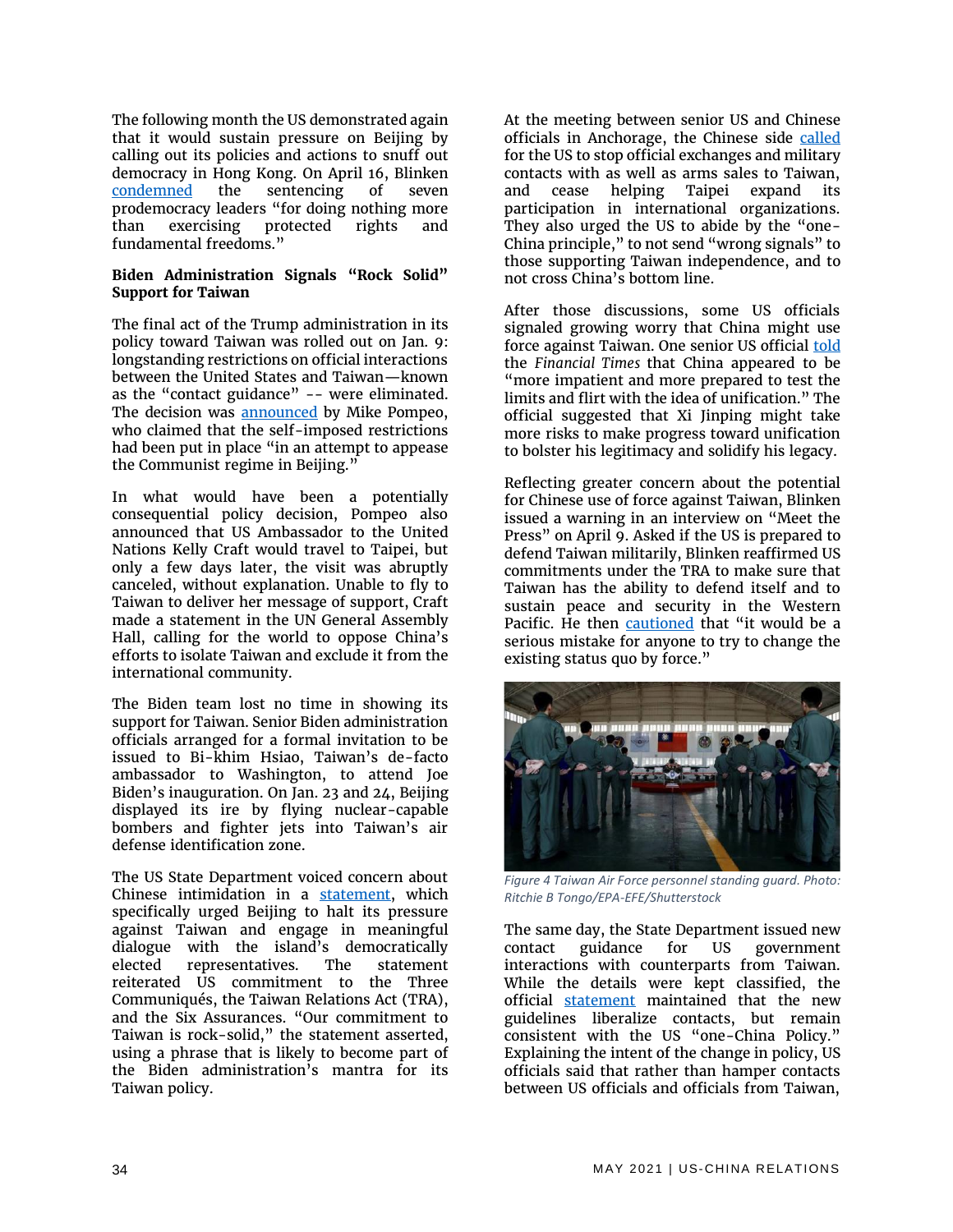the Biden administration hopes to encourage more engagement.

In another action to demonstrate its support for Taiwan and strengthen deterrence, Biden dispatched former Senator Chris Dodd and former deputy secretaries of State Richard Armitage and James Steinberg to Taiwan in mid-April to mark the  $42<sup>nd</sup>$  anniversary of the TRA. According to one official, the "unofficial delegation" was [intended](https://www.reuters.com/world/china/biden-sends-unofficial-delegation-taiwan-underscore-commitment-white-house-2021-04-13/) as a "personal signal of the president's commitment to Taiwan's democracy. China viewed the visit as inconsistent with the US "one-China" policy. Its foreign ministry spokesman [warned](https://www.foxnews.com/politics/china-enraged-biden-sends-unofficial-delegates-taiwan) the US "to avoid further grave damage to China-US relations and peace and stability across the Taiwan Strait."

A few days later, Biden hosted Japanese Prime Minister Suga Yoshihide at the White House. In their [Joint Statement,](https://www.whitehouse.gov/briefing-room/statements-releases/2021/04/16/u-s-japan-joint-leaders-statement-u-s-japan-global-partnership-for-a-new-era/) the two leaders "underscore[d] the importance of peace and stability across the Taiwan Strait and encourage[d] the peaceful resolution of cross-Strait issues. It marked the first inclusion of Taiwan in a joint US-Japan Leaders Statement since 1969.

Between Jan. 1 and April 30, the US Navy conducted four transits through the Taiwan Strait. USN destroyers sailed through the Strait on Feb. 4, Feb. 24, May 10, and April 7. Statements issued by the US Navy asserted that the sailings were part of the US commitment to a free and open Indo-Pacific.

#### **Friction Over Xinjiang Intensifies**

One of the final actions of the Trump administration against China was taken on Jan. 13 when the U[S](https://www.cbp.gov/newsroom/national-media-release/cbp-issues-region-wide-withhold-release-order-products-made-slave) [announced](https://www.cbp.gov/newsroom/national-media-release/cbp-issues-region-wide-withhold-release-order-products-made-slave) a ban on the import of cotton and tomatoes from China's Xinjiang province. The ban claimed such products were made with forced labor and further stated, "[US Customs and Border Protection] will not tolerate the Chinese government's exploitation of modern slavery to import goods into the United States." This action was not insignificant: the US [imported](https://www.reuters.com/article/us-usa-trade-china-xinjiang/u-s-bans-imports-of-all-cotton-tomato-products-from-chinas-xinjiang-region-idUSKBN29I2KO) an estimated \$9 billion in cotton and \$10 billion in tomatoes from China in 2020.

To pressure the next administration to maintain the Xinjiang boycott, Secretary of State Pompe[o](https://2017-2021.state.gov/secretary-michael-r-pompeo-with-john-roberts-of-fox-news-america-reports/index.html) [stated](https://2017-2021.state.gov/secretary-michael-r-pompeo-with-john-roberts-of-fox-news-america-reports/index.html) on Fox News on his last day in office that China had "committed genocide and crimes against the predominantly Muslim Uyghurs." It marked the first time that the Trump

administration had accused China of genocide in Xinjiang.

Upon taking office, Biden administration officials quickly echoed that position, which was unsurprising since the team ha[d labeled](https://www.axios.com/biden-campaign-china-uighur-genocide-3ad857a7-abfe-4b16-813d-7f074a8a04ba.html) Chinese atrocities in Xinjiang as genocide during the presidential campaign. On his first full day at the State Department, Blinken [stated](https://www.reuters.com/article/us-usa-china-blinken/new-u-s-secretary-of-state-favors-cooperation-with-china-despite-genocide-of-uighurs-idUSKBN29W2RC): "My judgment remains that genocide was committed against the Uighurs and that hasn't changed." That assessment was later adopted officially in the State Department's annual Country Reports on Human Rights, [released](https://www.state.gov/reports/2020-country-reports-on-human-rights-practices/china/) on March 31.

On March 22, the US imposed [sanctions](https://home.treasury.gov/news/press-releases/jy0070) on two Chinese government officials for their connection with human rights abuses in Xinjiang. Demonstrating that the US wasn't alone in opposing Beijing's policies, the action was coordinated with the United Kingdom, the European Union, and Canada, whic[h](https://www.gov.uk/government/news/uk-sanctions-perpetrators-of-gross-human-rights-violations-in-xinjiang-alongside-eu-canada-and-us) [announced](https://www.gov.uk/government/news/uk-sanctions-perpetrators-of-gross-human-rights-violations-in-xinjiang-alongside-eu-canada-and-us) their own sanctions on China that same day.

Washington's actions in coordination with other leading Western countries prompted Beijing to launch a major counterattack. On Feb. 22, Wang Yi [called](https://www.fmprc.gov.cn/mfa_eng/wjdt_665385/zyjh_665391/t1855510.shtml) for the US to "stop undermining China's sovereignty and security on internal affairs concerning ... Xinjiang." In response to the sanctions, China called fo[r](https://www.bbc.com/news/world-asia-china-56533560) [boycotts](https://www.bbc.com/news/world-asia-china-56533560) of Western brands (including Nike, H&M, Adidas, and Burberry) that prohibited the use of cotton created in Xinjiang, and imposed sanctions of its own on US and Canadian officials, as well as British and EU politicians and organizations.



*Figure 5 Cotton workers in China's Xinjiang region. Photo: AFP-Getty Images file via NBC News*

China's Foreign Ministry spokesperson [insisted](https://www.fmprc.gov.cn/mfa_eng/xwfw_665399/s2510_665401/t1864787.shtml) that relevant parties "stop political manipulation on Xinjiang-related issues, stop interfering in China's internal affairs in any form and refrain from going further down the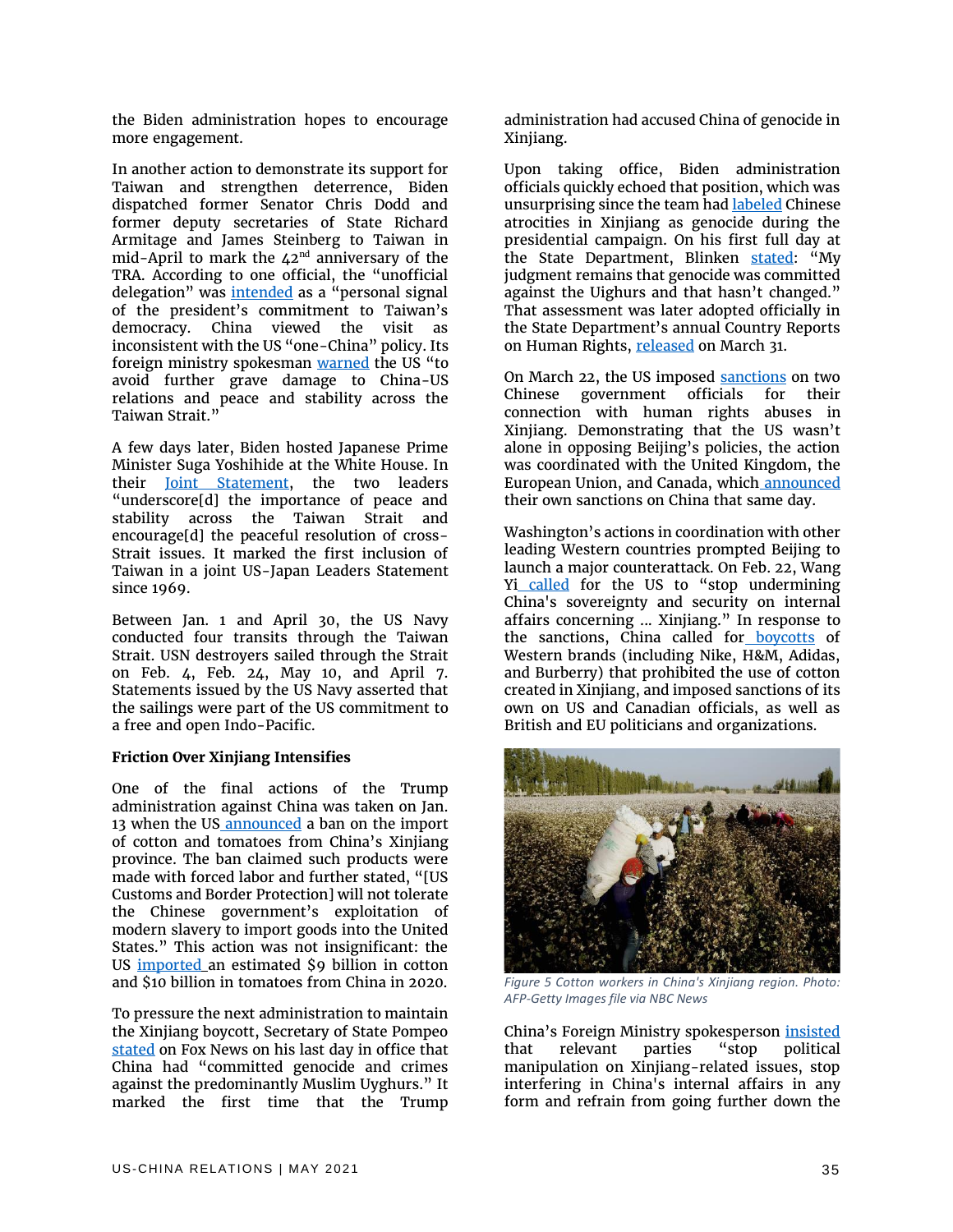wrong path. Otherwise, they will get their fingers burnt." In a speech to the Council on Foreign Affairs on April 23, Wang Yi[,](http://english.www.gov.cn/statecouncil/wangyi/202104/24/content_WS608370a3c6d0df57f98d87d5.html) [stated](http://english.www.gov.cn/statecouncil/wangyi/202104/24/content_WS608370a3c6d0df57f98d87d5.html) that "genocide and forced labor are big lies fabricated for political motives on matters related to China's Xinjiang."

The US remained cautious, however, when talking publicly about whether the Biden administration would seek to use the 2022 Beijing Olympics as a lever to compel China to alter its policies in Xinjiang. Asked by a reporter whether the US was considering a boycott, Secretary of State Bli[n](https://www.washingtonexaminer.com/policy/defense-national-security/blinken-boycott-china-olympics)ken [said](https://www.washingtonexaminer.com/policy/defense-national-security/blinken-boycott-china-olympics) that President Biden is "listening to the concerns" of many countries and will decide what to do at the appropriate time.

#### **Testing Cooperation: Iran and Climate Change**

With the inauguration of President Biden, the potential for cooperation between the US and China resurfaced, though both sides recognize that there are only a few areas where their interests converge sufficiently to work together. The first sign of possible cooperation came in early February, when Chinese Vice Foreign Minister Ma Zhaoxu [held](https://www.fmprc.gov.cn/mfa_eng/wjbxw/t1853795.shtml) a phone conversation with US Special Envoy for Iran Robert Malley on the Iranian nuclear issue.

The next day, Chinese Foreign Minister Wang Yi visited Tehran and signed a 25-year trade and security cooperation agreement. On the eve of Wang's departure for Iran, a Chinese Foreign Ministry spokesman [called](https://www.newsweek.com/us-pressures-china-iran-move-closer-deal-1579144) for the US to "take substantive measures to lift its unilateral sanctions on Iran" and for Iran "to resume reciprocal compliance with its nuclear commitments."

In April, US officials participated in virtual talks with counterparts from France, Germany, the United Kingdom, the European Union, Russia, Iran, and China to attempt to make progress toward a return to the 2015 nuclear deal with Iran. While blaming the setbacks on the US for withdrawing from the deal during the Trump administration, Beijing also said that it welcomed Washington's return to the talks.

Cooperation also appeared promising on climate change. One week after Biden's inauguration, US Climate Envoy John Kerry said that working with China on climate change should be compartmentalized from areas of bilateral competition. "Climate is a critical stand-alone issue that we have to deal on," Kerry [said,](https://www.axios.com/john-kerry-china-climate-9c2f3a13-9c6f-46ef-a63e-26a8962059af.html)

insisting that there would be no tradeoffs made with other issues such as intellectual property theft or the South China Sea.

In March, Kerry attended a virtual climate conference chaired by China's Special Envoy for Climate Affairs Xie Zhenhua. The US decision to join the annual meeting of the Ministerial on Climate Action marked the Biden administration's re-engagement on climate matters and marked the first engagement between Kerry and Xie.

Ahead of President Biden's Leaders' Summit on Climate in the third week of April, Kerry visited Shanghai for two days to discuss climaterelated issues with Xie Zhenhua. Following their discussions, the two special envoys released a [joint statement](https://www.state.gov/u-s-china-joint-statement-addressing-the-climate-crisis/) which affirmed the two countries' commitment to working together and with other countries to strengthen implementation of the Paris Agreement. They also committed their countries to take other actions to address the climate crisis.

Xi Jinping, Joe Biden, and 38 leaders from other countries delivered speeches to the Leaders' Summit on April 22. Biden pledged that the US would cut greenhouse gas emissions in half from 2005 levels by 2030. Xi avoided making concrete targets but said that China would "strictly control" coal-fired power plants in its current five-year plan and "phase down" such plants over the following five years.

Xie Zhenhua said that the US and China may [establish](https://www.scmp.com/news/china/diplomacy/article/3130788/they-pledged-work-together-china-and-us-disagree-division) a joint working group on climate change in the near future and revealed that both countries had agreed to unveil their plans to achieve carbon neutrality before the COP26 Glasgow summit in November.

#### **What's to Come?**

The first 100 days of the Biden administration reaffirmed the centrality of strategic competition in the US-China relationship, but overall US strategy toward China is not yet fully formed. A number of policy reviews are still being conducted by the Biden team, including on technology, trade, and defense. Nominees for key positions responsible for policy toward China have not yet been confirmed. Nominations have not yet been made for the post of ambassador to China and the important job of the head of the Commerce Department's Bureau of Industry and Security, which oversees exports of critical US technology to China. A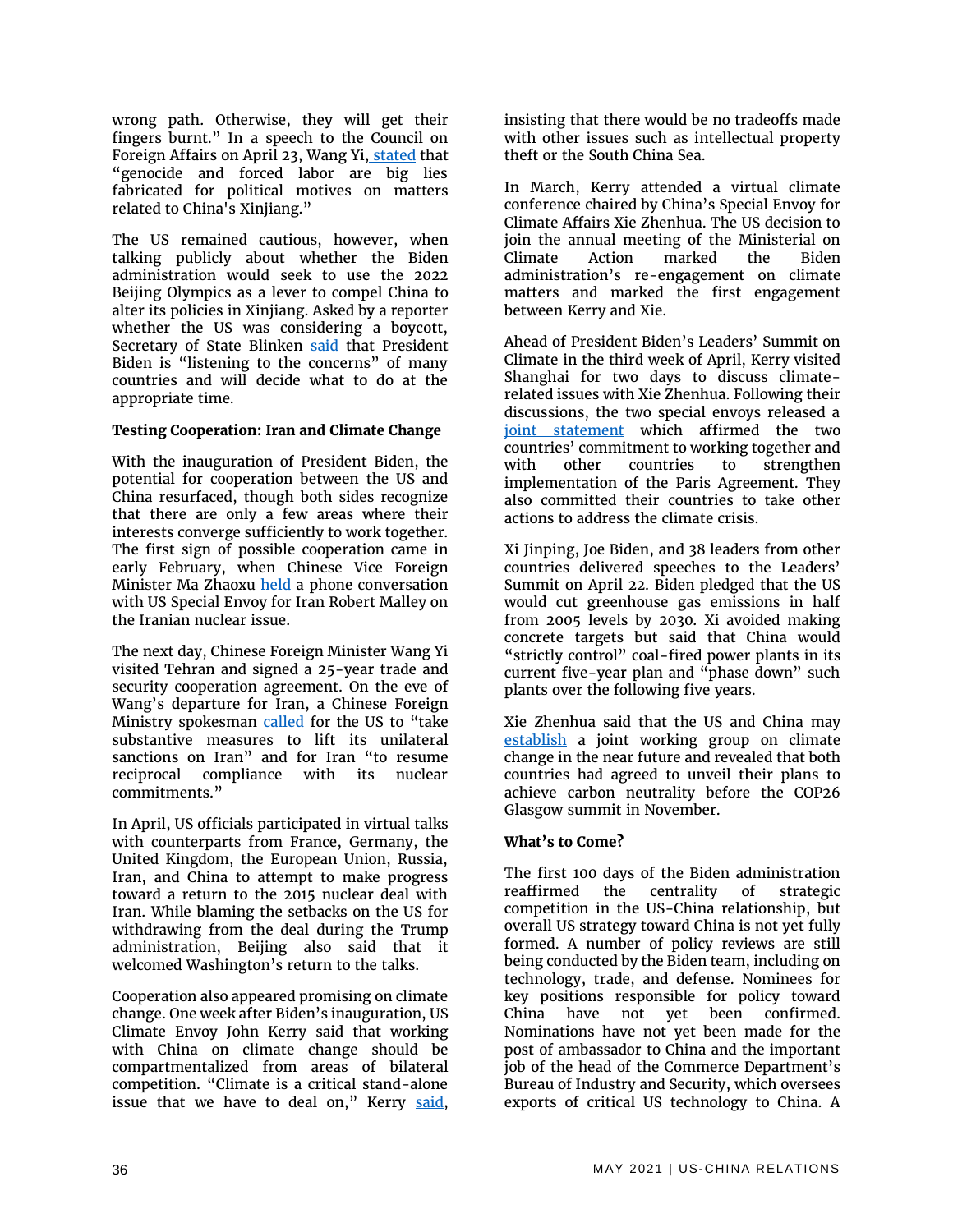review of risks to critical supply chains and a DoD task force on China are both set to conclude early June.

China's calendar of important events will be full for the next two years. In July, China will commemorate the 100 $^{\text{th}}$  anniversary of the founding of the Chinese Communist Party. In February 2022, Beijing is scheduled to host the XXIV Olympic Winter Games. Later in the fall, China will hold the  $20<sup>th</sup>$  Party Congress that will mark the end of Xi Jinping's second term in power and the unprecedented start of his third term.

Both countries are digging in for a prolonged contest, but it remains to be seen how the relationship will play out over the next four years. Will the US and China be able to effectively cooperate on climate change, Iran, North Korea, or other issues? Will bilateral dialogues be launched to address differences on trade, and to manage security competition? Will Xi and Biden hold a summit later this year or early next year? The coming months are likely to provide answers to these important questions.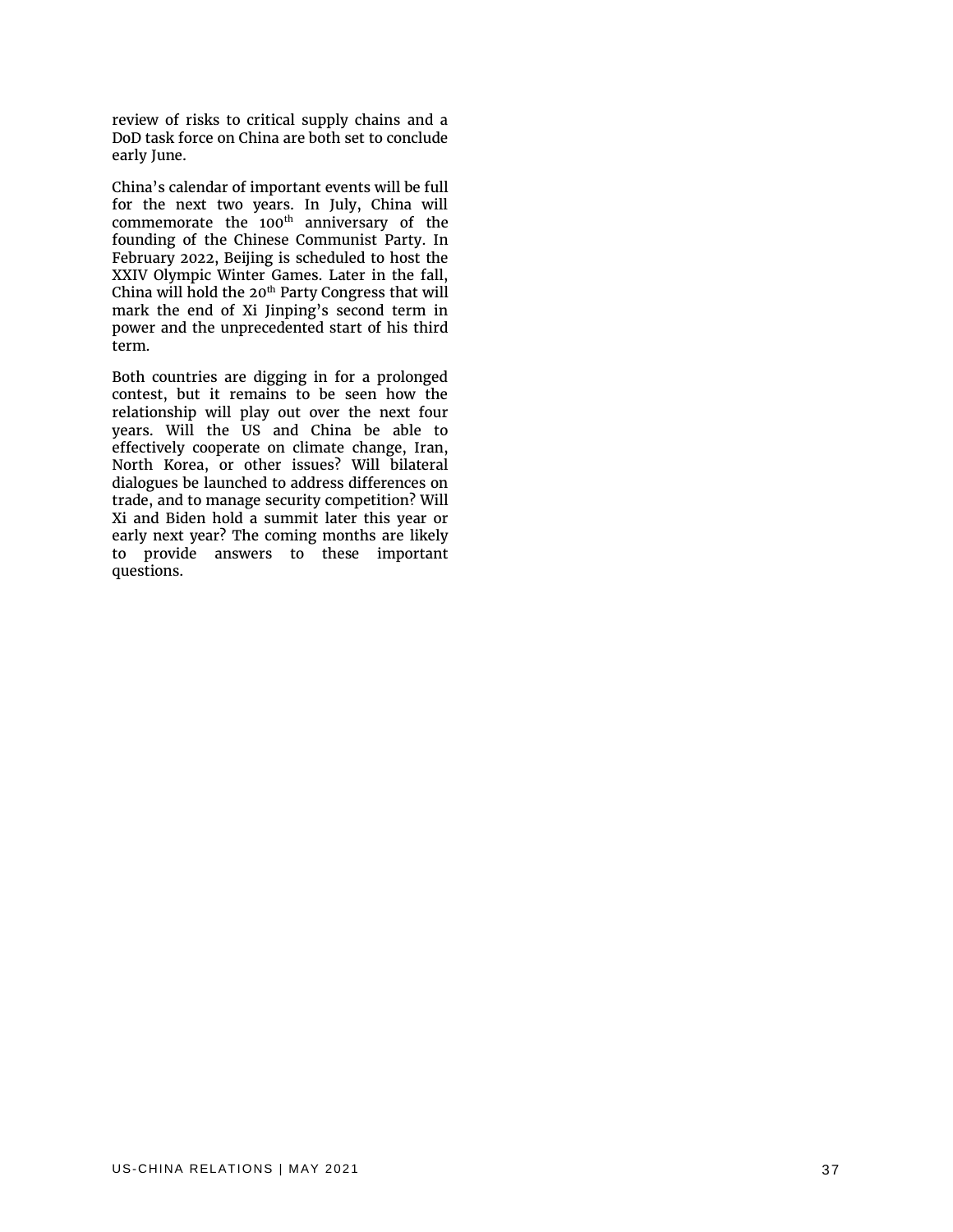### **CHRONOLOGY OF US-CHINA RELATIONS**

#### **JANUARY – APRIL 2021**

**Jan. 5, 2021:** New York Stock Exchange [reverses](https://www.cnn.com/2021/01/04/investing/nyse-china-telecom-intl-hnk/index.html) plans to delist three Chinese state-run telecoms groups to comply with a Trump administration executive order that bars US investors from holding stakes in companies with alleged ties to the Chinese military.

Jan. 5, 2021: US Treasury Secretary Steven Mnuchin [calls](https://www.nasdaq.com/articles/mnuchin-tells-nyse-chief-he-disagrees-with-reversal-of-chinese-delisting-plans-source-2021) NYSE president Stacey Cunningham to say that he disagreed with the exchange's decision to reverse course on the Chinese Telecom delisting.

Jan. 5, 2021: US President Donald Trump [signs](https://trumpwhitehouse.archives.gov/presidential-actions/executive-order-addressing-threat-posed-applications-software-developed-controlled-chinese-companies/) an executive order banning transactions with eight Chinese software applications, including Ant Group's Alipay.

**Jan. 6, 2021:** NYSE reverses decision and again [announces](https://ir.theice.com/press/news-details/2021/NYSE-Announces-Suspension-Date-for-Securities-of-Three-Issuers-and-Proceeds-with-Delisting/default.aspx) plan to delist the Chinese state-run telecoms.

**Jan. 6, 2021:** US Secretary of State Mike Pompeo [issues](https://2017-2021.state.gov/on-the-mass-arrests-of-democracy-advocates-in-hong-kong/index.html) statement condemning China's arrest of more than 50 prodemocracy politicians and activists. The statement includes an announcement that US Ambassador to the United Nations Kelly Craft will visit Taiwan.

**Jan. 9, 2021:** China's Ministry of Commerce [issues](http://english.mofcom.gov.cn/article/policyrelease/announcement/202101/20210103029708.shtml) new rules requiring companies to report if they have been "prohibited or restricted by foreign legislation and other measures from engaging in normal economic, trade and related activities," in an effort to fight back against commercial bans from the US.

Jan. 9, 2021: Secretary Pompeo **[announces](https://www.reuters.com/article/us-usa-taiwan-diplomacy/pompeo-lifts-restrictions-on-u-s-taiwan-relationship-as-clock-runs-out-on-trump-administration-idUSKBN29E0Q6)** removal of restrictions on official interactions between the US and Taiwan.

**Jan. 13, 2021:** US abruptly [cancels](https://www.bbc.com/news/world-asia-55642578) Ambassador Craft's upcoming trip to Taiwan.

Jan. 13, 2021: US **announces** a ban on the import of cotton and tomatoes from China's Xinjiang province, alleging some products are made with "slave labor."

**Jan. 13, 2021:** US Special Coordinator for Tibetan Issues [participates](https://www.rfa.org/english/news/tibet/meeting-01132021193143.html) in a virtual meeting with the Dalai Lama.

Jan. 14, 2021: US Commerce Department [adds](https://www.federalregister.gov/documents/2021/01/15/2021-00995/addition-of-entity-to-the-entity-list-and-addition-of-entity-to-the-military-end-user-meu-list-and) China National Offshore Oil Corporation (CNOOC) to the Entity List and Skyrizon to the Military End-User List, stating that both "threaten US national security."

Jan. 14, 2021: US Department of Defense [releases](https://www.defense.gov/Newsroom/Releases/Release/Article/2472464/dod-releases-list-of-additional-companies-in-accordance-with-section-1237-of-fy/) names of additional companies added to the list of "Communist Chinese military companies" operating in the US.

Jan. 14, 2021: Secretary Pompeo [delivers](https://2017-2021.state.gov/protecting-and-preserving-a-free-and-open-south-china-sea/index.html) a press statement entitled "Protecting and Preserving a Free and Open South China Sea."

Jan. 15, 2021: Pompeo [delivers](https://2017-2021.state.gov/ensuring-a-transparent-thorough-investigation-of-covid-19s-origin/index.html) press statement urging the WHO to conduct a thorough investigation of the origin of COVID-19.

**Jan. 15, 2021:** Pompeo [announces](https://2017-2021.state.gov/designating-prc-and-hong-kong-officials-after-widespread-pro-democracy-arrests-in-hong-kong/index.html) that the US is sanctioning six PRC and Hong Kong officials after pro-democracy arrests in Hong Kong.

Jan. 18, 2021: China **announces** the imposition of reciprocal sanctions on US individuals in retaliation for the US imposition of sanctions against six PRC and Hong Kong officials, as well a[s sanctioning](http://eng.chinamil.com.cn/view/2021-01/18/content_9969661.htm) US officials who have "performed badly on the Taiwan question."

Jan. 19, 2021: Pompe[o determines](https://2017-2021.state.gov/secretary-michael-r-pompeo-with-john-roberts-of-fox-news-america-reports/index.html) that China has "committed genocide and crimes against the predominantly Muslim Uyghurs."

**Jan. 20, 2021**: Chinese Ministry of Foreign Affairs [announces](https://www.fmprc.gov.cn/mfa_eng/xwfw_665399/s2510_665401/t1847554.shtml) sanctions against Trump administration officials including Secretary Pompeo and National Security Advisor Robert O'Brien.

Jan. 23, 2021: US State Departmen[t urges](https://www.state.gov/prc-military-pressure-against-taiwan-threatens-regional-peace-and-stability/) Beijing to cease military, diplomatic, and economic pressure against Taiwan in a press release.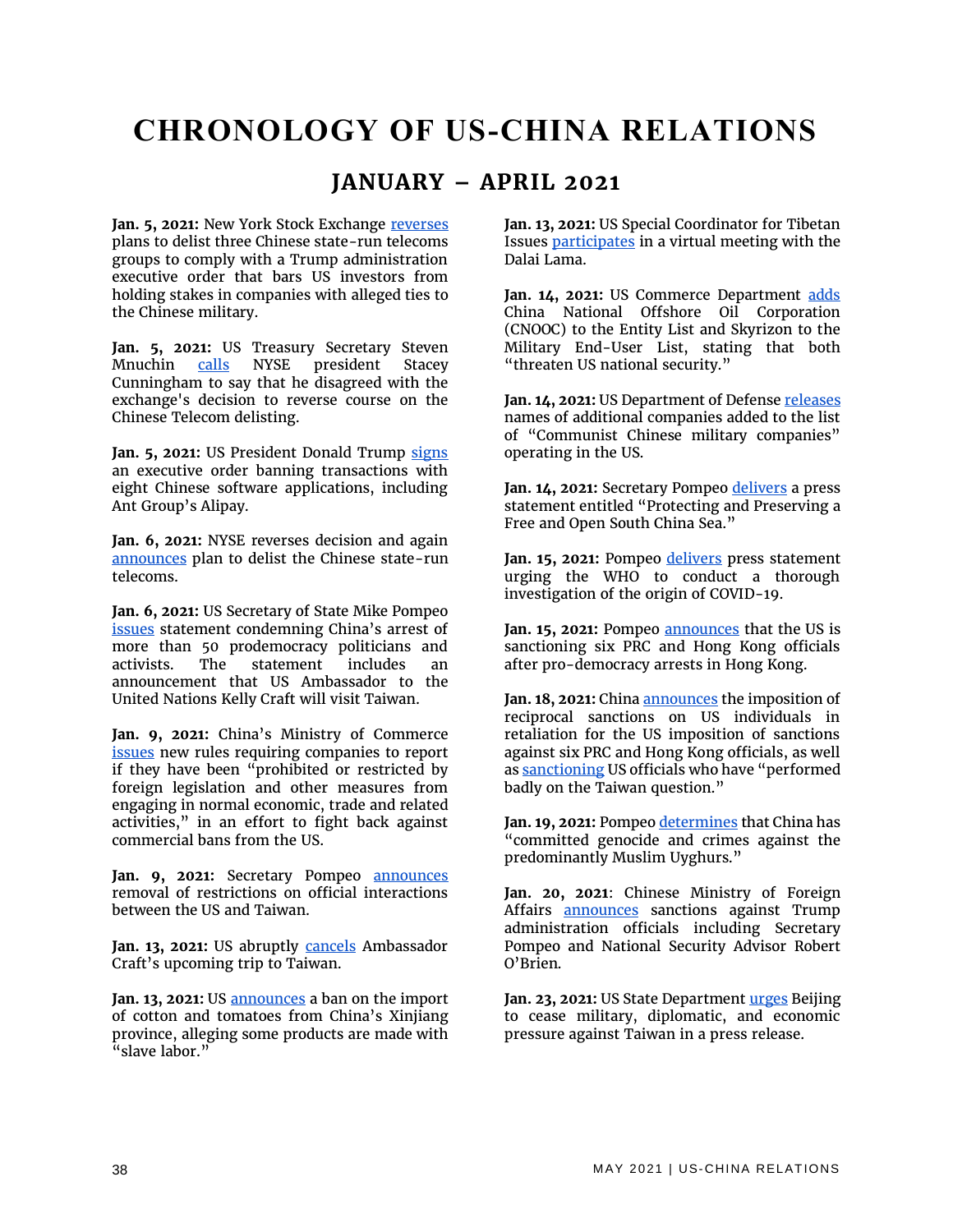Jan. 26, 2021: US Treasury Department [delays](https://home.treasury.gov/system/files/126/ccmc_gl1a_01272021_1.pdf) implementation of a Trump administration ban on Americans investing in companies with suspected ties to the Chinese military from Jan. 28 to May 27, which had been imposed by Donald Trump after he lost the presidential election.

**Jan. 27, 2021:** US Special Climate Envoy John Kerry [says](https://www.axios.com/john-kerry-china-climate-9c2f3a13-9c6f-46ef-a63e-26a8962059af.html) at a press conference that the US must deal with China on climate change as a "critical standalone issue," adding that the Biden administration will not trade concessions on human rights and trade for climate cooperation.

**Jan. 28, 2021:** US-China Economic and Security Review Commission [holds](https://www.uscc.gov/hearings/us-china-relations-chinese-communist-partys-centennial) a hearing titled "US-China Relations at the Chinese Communist Party's Centennial."

**Jan. 29, 2021:** Jake Sullivan, national security advisor to President Biden, [comments](https://www.usip.org/events/passing-baton-2021-securing-americas-future-together) on the US-China relationship, while participating in the US Institute of Peace's *Passing the Baton* event.

**Feb. 1, 2021:** Yang Jiechi, Politburo member and director of the Office of the Central Committee for Foreign Affairs, [gives](https://www.ncuscr.org/yang-jiechi-event-transcript) a speech on US-China relations and prospects for the future at the invitation of the National Committee on US-China Relations.

**Feb. 4, 2021:** US 7th Fleet Destroyer the USS *John*  **S. McCain [transits](https://www.navy.mil/Press-Office/News-Stories/Article/2492930/7th-fleet-destroyer-transits-taiwan-strait/) the Taiwan Strait.** 

**Feb. 5, 2021:** USS *John S. McCain* [conducts](https://www.c7f.navy.mil/Media/News/Display/Article/2494240/7th-fleet-destroyer-conducts-freedom-of-navigation-operation-in-south-china-sea/) Freedom of Navigation Operation in the South China Sea.

**Feb. 5, 2021:** US Secretary of State Anthony Blinkin [speaks](https://www.state.gov/secretary-blinkens-call-with-prc-director-yang/) by phone with China's Director of the Office of the Central Commission of Foreign Affairs Yang Jiechi.

**Feb. 9, 2021:** USS *Theodore Roosevelt* and Nimitz Carrier Strike Groups [conduct](https://www.cpf.navy.mil/news.aspx/130807#:~:text=Theodore%20Roosevelt%2C%20Nimitz%20Carrier%20Strike%20Groups%20conduct%20dual%20carrier%20operations,-From%20USS%20Theodore&text=The%20ships%20and%20aircraft%20of,to%20operate%20in%20challenging%20environments.) dual carrier operations in the South China Sea.

Feb. 10, 2021: President Biden **[announces](https://www.defense.gov/Explore/News/Article/Article/2500271/biden-announces-dod-china-task-force/)** formation of a Department of Defense China Task Force to provide a baseline assessment of department policies, programs, and processes in regard to the challenge that China poses.

Feb. 10, 2021: President Biden [speaks](https://www.whitehouse.gov/briefing-room/statements-releases/2021/02/10/readout-of-president-joseph-r-biden-jr-call-with-president-xi-jinping-of-china/) by phone with President Xi Jinping of China.

**Feb. 10, 2021:** US Special Envoy for Iran Robert Malley and China Vice Foreign Minister Ma Zhaoxu [hold](https://www.fmprc.gov.cn/mfa_eng/wjbxw/t1853795.shtml) phone conversation, at the former's request, to exchange views on the Iranian nuclear issue.

**Feb. 17, 2021:** USS *Russell*, a destroyer of the US 7th Fleet, [conducts](https://www.c7f.navy.mil/Media/News/Display/Article/2505035/7th-fleet-destroyer-conducts-freedom-of-navigation-operation-in-south-china-sea/#.YC25rYY-RVY.twitter) a freedom of navigation operation in the South China Sea.

**Feb. 18, 2021:** US-China Economic and Security Review Commission [holds](https://www.uscc.gov/hearings/deterring-prc-aggression-toward-taiwan) hearing on deterring PRC aggression toward Taiwan.

Feb. 19, 2021: Biden **asserts** that the US and Europe, along with allies in the Indo-Pacific region, must prepare for "long-term strategic competition with China," while participating in the 2021 Virtual Munich Security Conference.

**Feb. 22, 2021:** China State Councilor and Minister of Foreign Affairs Wang Y[i calls](https://www.fmprc.gov.cn/mfa_eng/wjdt_665385/zyjh_665391/t1855510.shtml) for the US to lift trade restrictions, stop "smearing" the Chinese Communist Party and China's political system, stop supporting "separatist forces" in Taiwan, and stop interfering in China's internal affairs in Tibet, Xinjiang, and Hong Kong.

**Feb. 22, 2021:** US delegation to the World Trade Organization (WTO) [reiterates](https://www.wto.org/english/news_e/news21_e/dsb_22feb21_e.htm) its position that the US's new origin marking requirement for Hong Kong is not subject to adjudication by the WTO as it is a matter of national security for the US.

**Feb. 24, 2021:** USS *Curtis Wilbur*, an Arleigh Burke-class guided missile destroyer, [transits](https://www.c7f.navy.mil/Media/News/Display/Article/2514671/7th-fleet-destroyer-transits-taiwan-strait/) the Taiwan Strait as part of the US's "commitment to a free and open Indo-Pacific."

**March 1, 2021:** Office of the United States Trade Representative **[issues](https://ustr.gov/about-us/policy-offices/press-office/press-releases/2021/march/biden-administration-releases-2021-presidents-trade-agenda-and-2020-annual-report)** its "2021 Trade Policy Agenda and 2020 Annual Report," in which it makes the "widespread human rights abuses of the Chinese Government's forced labor program" Xinjiang a top priority.

March 3, 2021: Biden [releases](https://www.whitehouse.gov/briefing-room/statements-releases/2021/03/03/interim-national-security-strategic-guidance/) Interim National Security Strategic Guidance that emphasizes the growing US-China rivalry and the strategic challenges posed by an increasingly assertive China.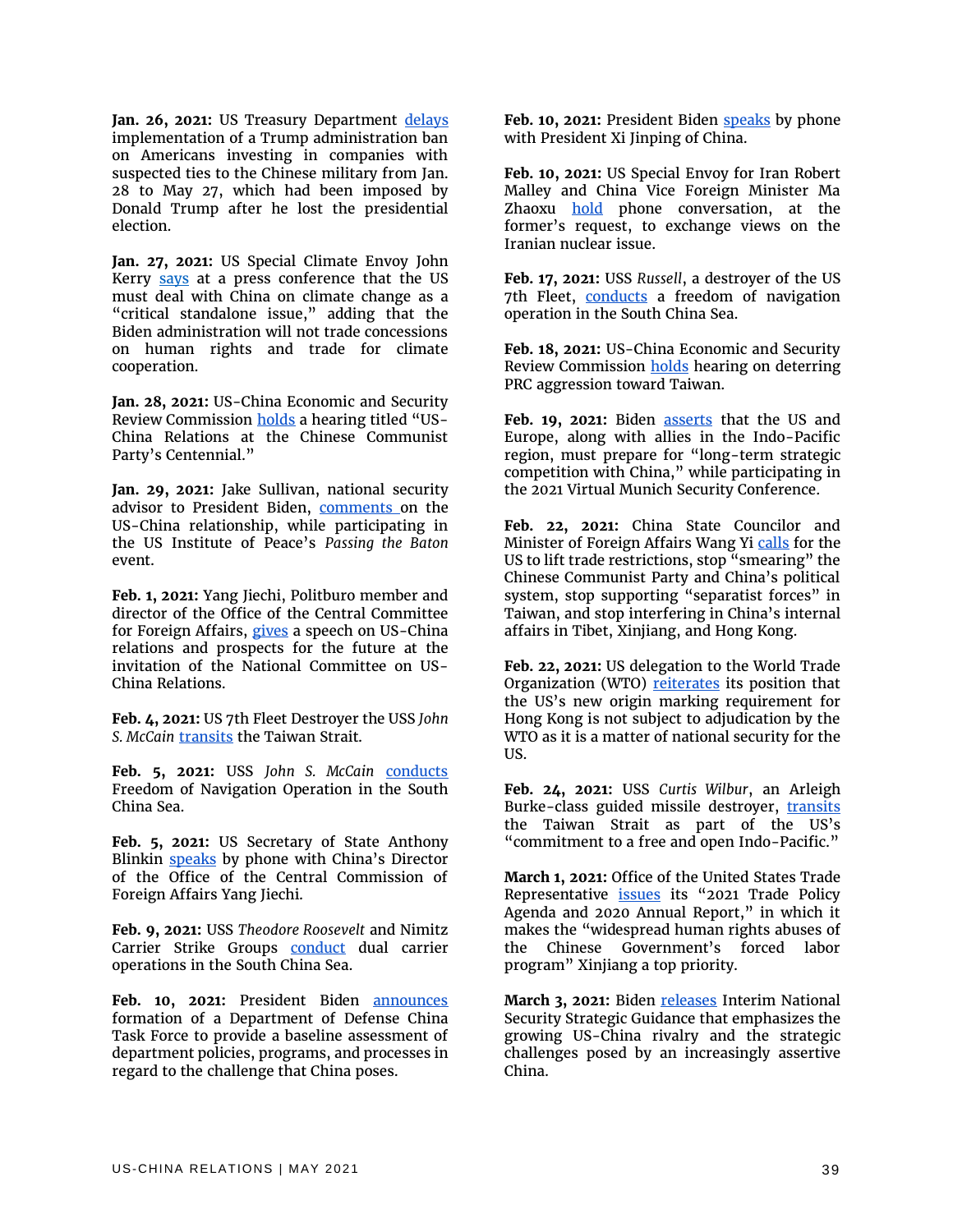March 7, 2021: Wang Yi **Warns** the US to not cross red lines on the one-China Principle.

**March 10, 2021:** USS *John Finn*, an Arleigh Burke-class guided missile destroyer, [transits](https://www.c7f.navy.mil/Media/News/Display/Article/2532377/7th-fleet-destroyer-transits-taiwan-strait/) the Taiwan Strait as part of the US's "commitment to a free and open Indo-Pacific."

**March 11, 2021:** Secretary Blinken [issues](https://www.state.gov/assault-on-democracy-in-hong-kong/) a press statement condemning China's assault on Hong Kong's democratic institutions and basic law.

**March 12, 2021:** US Federal Communications Commission's Public Safety and Homeland Security Bureau [designates](https://www.fcc.gov/document/fcc-releases-list-equipment-services-pose-security-threat) five Chinese companies as posing a threat to national security.

March 12, 2021: Secretary Blinken *[joins](https://www.state.gov/g7-statement-on-hong-kong-electoral-changes/)* G7 foreign ministers and the High Representative of the European Union in a joint statement condemning changes made to Hong Kong's electoral laws by China's National People's Congress.

**March 14, 2021:** US and Japan issue a 2+2 [statement](https://www.state.gov/u-s-japan-joint-press-statement/) which says that "China's behavior, where inconsistent with the existing international order, presents political, economic, military, and technological challenges to the US-Japan Alliance and to the international community."

**March 16, 2021: Treasury Department [sanctions](https://home.treasury.gov/policy-issues/financial-sanctions/recent-actions/20210317)** 24 Chinese and Hong Kong officials over Beijing's changes to Hong Kong's electoral system that took place on March 11.

March 17, 2021: State Department *[issues](https://www.state.gov/hong-kong-autonomy-act-update/)* an updated report on the Hong Kong Autonomy Act to take the changes into account that were made to Hong Kong's electoral system on March 11.

**March 17, 2021:** US Commerce Department [serves](https://www.commerce.gov/news/press-releases/2021/03/us-secretary-commerce-gina-raimondo-statement-actions-taken-under-icts) subpoenas on multiple Chinese companies that provide information and communications technology and services (ICTS) in the US.

**March 17, 2021:** Asked by a reporter while in Tokyo if the US is considering boycotting the 2022 Beijing Olympics, Secretary Blinken [says](https://www.washingtonexaminer.com/policy/defense-national-security/blinken-boycott-china-olympics) President Biden is "listening to the concerns" of many countries and will decide what to do at the appropriate time.

**March 17, 2021:** Senate Foreign Relations Committee holds a **[hearing](https://www.foreign.senate.gov/hearings/advancing-effective-us-policy-for-strategic-competition-with-china-in-the-twenty-first-century-031721)** on "Advancing Effective US Policy for Strategic Competition with China in the Twenty-First Century."

**March 18-19, 2021:** Chinese Politburo member Yang Jiechi and Chinese Foreign Minister Wang Yi [hold](https://www.state.gov/secretary-antony-j-blinken-national-security-advisor-jake-sullivan-chinese-director-of-the-office-of-the-central-commission-for-foreign-affairs-yang-jiechi-and-chinese-state-councilor-wang-yi-at-th/) meetings with Secretary Blinken and US National Security Adviser Jake Sullivan in Anchorage, Alaska.

**March 22, 2021:** Treasury Department, Office of Foreign Assets Control [adds](https://home.treasury.gov/policy-issues/financial-sanctions/recent-actions/20210322) two Chinese nationals to their Specially Designated Nationals List in a set of Myanmar-related sanctions.

**March 22, 2021:** Treasury Department, Office of Foreign Assets Control [sanctions](https://home.treasury.gov/news/press-releases/jy0070) two current Chinese government officials for their connection with human rights abuses in Xinjiang.

**March 22, 2021:** State Department [issues](https://www.state.gov/joint-statement-on-xinjiang/) a joint statement with Canada and the United Kingdom opposing China's human rights abuses in Xinjiang.

**March 23, 2021:** US Climate Envoy John Kerry [attends](https://www.wsj.com/articles/u-s-china-climate-envoys-to-meet-despite-frosty-alaska-talks-11616409414) the Ministerial on Climate Action, and meets with China's Special Envoy for Climate Affairs Xie Zhenhua.

**March 24, 2021:** US Securities and Exchange Commission *issues* interim final amendments to implement the Holding Foreign Companies Accountable Act which, in part, explicitly mandates that companies disclose their association with the Chinese Communist Party.

**March 24, 2021:** Blinken [gives](https://www.state.gov/reaffirming-and-reimagining-americas-alliances/) a speech at the NATO Headquarters in Brussels, Belgium, titled "Reaffirming and Reimagining America's Alliances," which, in part, focuses on China.

**March 25, 2021:** Biden makes extensiv[e remarks](https://www.whitehouse.gov/briefing-room/speeches-remarks/2021/03/25/remarks-by-president-biden-in-press-conference/) on China during his first formal news conference.

March 26, 2021: China [calls](https://www.bbc.com/news/world-asia-china-56533560) for boycotts of Western brands that prohibited the use of cotton created in Xinjiang.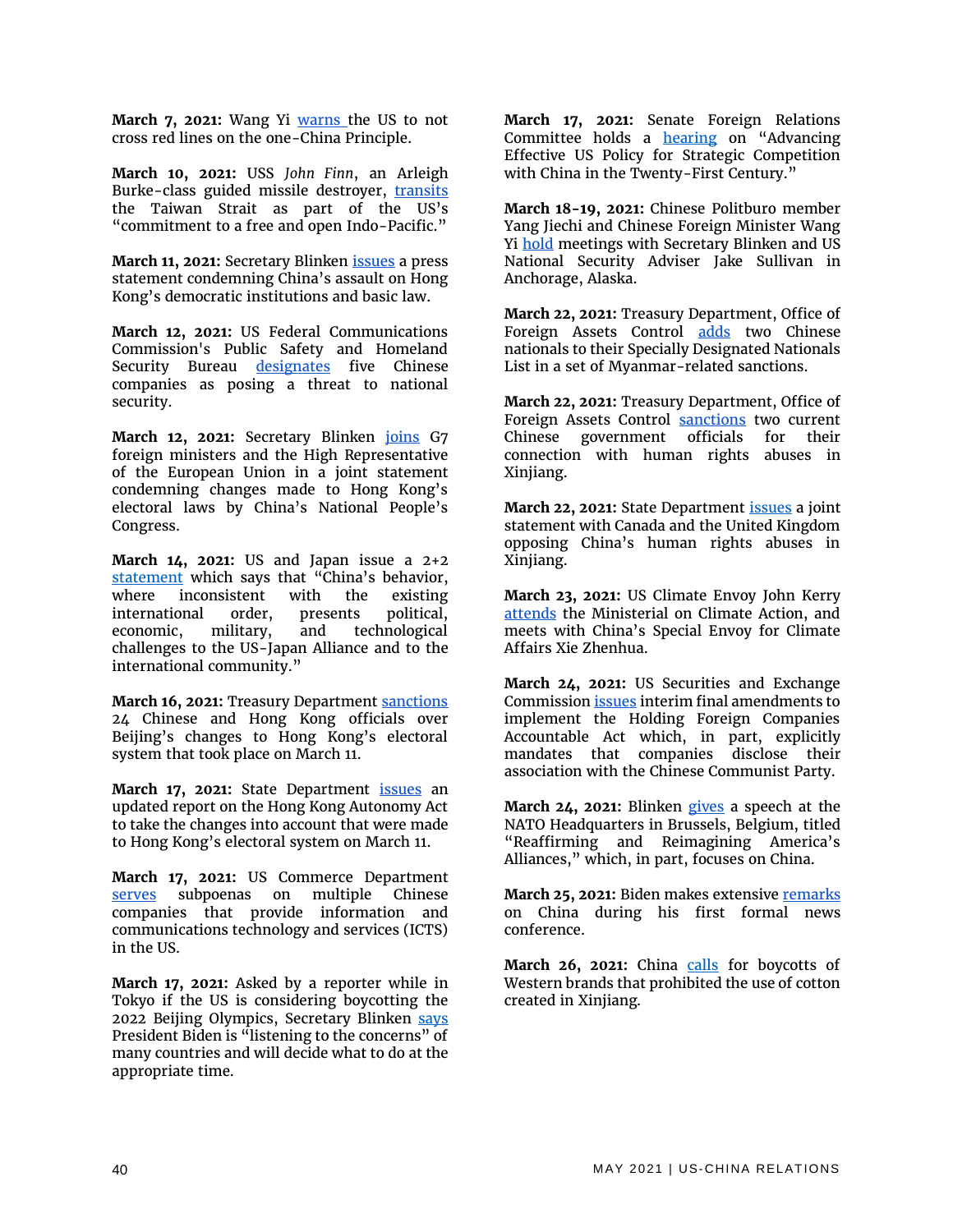March 27, 2021: China **announces** sanctions on US and Canadian individuals and entities in retaliation for imposing sanctions on Chinese persons and entities in Xinjiang. The Americans sanctioned include the Chair of the United States Commission on International Religious Freedom (USCIRF) Gayle Manchin, and USCIRF Vice Chair Tony Perkins.

**March 27, 2021:** In a formal press statement, Secretary Blinken [condemns](https://www.state.gov/prc-sanctions-on-u-s-officials/) PRC sanctions on US officials as "baseless."

**March 29, 2021:** US Ambassador to Palau, John Hennessey-Niland, [visits](https://www.ait.org.tw/pr-on-visit-president-palau-whipps-launch-travel-bubble/) Taiwan as part of a delegation from Palau.

**March 30, 2021:** Department of State [releases](https://www.state.gov/reports/2020-country-reports-on-human-rights-practices/china/) the 2020 Report on Human Rights, which makes official the Biden administration's charge that China is committing genocide against Uyghurs in Xinjiang.

**March 31, 2021:** US Department of State [issues](https://www.state.gov/2021-hong-kong-policy-act-report/) the 2021 Hong Kong Policy Act Report, which certifies that Hong Kong does not warrant treatment under US law in the same manner as US laws were applied to Hong Kong before July 1, 1997.

**April 4, 2021:** USS *Theodore Roosevelt* Carrier Strike Group [enters](https://www.cpf.navy.mil/news.aspx/130841) the South China Sea to "conduct routine operations."

**April 7, 2021:** US 7th Fleet Destroyer, the USS John S. McCain, [transits](https://www.c7f.navy.mil/Media/News/Display/Article/2563410/7th-fleet-destroyer-transits-taiwan-strait/) the Taiwan Strait.

**April 8, 2021:** US Department of Commerce [applies](https://public-inspection.federalregister.gov/2021-07400.pdf) export controls on seven Chinese entities for aiding PLA weapons development.

**April 9, 2021:** US Press Secretary Jen Psak[i states](https://www.whitehouse.gov/briefing-room/press-briefings/2021/04/09/press-briefing-by-press-secretary-jen-psaki-and-secretary-of-transportation-pete-buttigieg-april-9-2021/) that Chinese actions around Taiwan are "potentially destabilizing."

April 9, 2021: US issues **new** contact guidance for US government interactions with Taiwan counterparts, though the details remain classified.

**April 11, 2021:** Speaking on "Meet the Press," Secretary Blinken [reaffirms](https://www.state.gov/secretary-antony-j-blinken-with-chuck-todd-of-nbcs-meet-the-press/) the Taiwan Relations Act and states "it would be a serious mistake for anyone to try to change the existing status quo by force."

**April 13, 2021:** Former Senator Chris Dodd and former Deputy Secretaries of State Richard Armitage and James Steinberg **travel** to Taiwan at the request of President Biden.

**April 13, 2021:** US Office of the Director of National Intelligence [issues](https://www.dni.gov/index.php/newsroom/reports-publications/reports-publications-2021/item/2204-2021-annual-threat-assessment-of-the-u-s-intelligence-community) the "2021 Annual Threat Assessment of the US Intelligence Community" wherein it notes that "China increasingly is a near-peer competitor, challenging the United States in multiple arenas—especially economically, militarily, and technologically—and is pushing to change global norms."

April 13, 2021: Chinese Premier Li Keqian[g holds](https://www.fmprc.gov.cn/mfa_eng/zxxx_662805/t1868874.shtml) virtual dialogue with board chairmen and CEOs from the US-China Business Council and over 20 US multinational companies.

**April 14, 2021:** Climate Envoy Kerry [meets](https://www.state.gov/special-presidential-envoy-for-climate-john-kerry-travels-to-the-peoples-republic-of-china-and-the-republic-of-korea/) China's Special Envoy for Climate Affairs Xie Zhenhua in Shanghai to discuss the potential for US-China climate cooperation.

**April 15, 2021:** US-China Economic and Security Review Commission [holds](https://www.uscc.gov/hearings/assessment-ccps-economic-ambitions-plans-and-metrics-success) a hearing on "An Assessment of the CCP's Economic Ambitions, Plans, and Metrics of Success."

April 16, 2021: US and Japan *[issue](https://www.whitehouse.gov/briefing-room/statements-releases/2021/04/16/u-s-japan-joint-leaders-statement-u-s-japan-global-partnership-for-a-new-era/)* a Joint Leaders' Statement, in which they outline joint objections to China's actions in the East China Sea, South China Sea, Taiwan, Hong Kong, and Xinjiang.

April 16, 2021: Blinken [condemns](https://www.state.gov/sentencing-of-hong-kong-pro-democracy-activists-for-unlawful-assembly/) the sentencing of seven prodemocracy leaders in Hong Kong.

**April 17, 2021:** Kerry and China Special Envoy for Climate Change Xie Zhenhua [issue](https://www.state.gov/u-s-china-joint-statement-addressing-the-climate-crisis/) a joint statement addressing the Climate Crisis.

**April 21, 2021:** US Senate Foreign Relations Committee [passes](https://www.foreign.senate.gov/press/chair/release/menendez-risch-statement-on-committee-passage-of-comprehensive-bipartisan-china-bill) the *Strategic Competition Act.*

**April 22, 2021:** Xi Jinpin[g delivers](http://www.xinhuanet.com/english/2021-04/22/c_139899289.htm) remarks at the US-led Leaders Summit on Climate.

**April 22, 2021:** US Federal Communications Commission <u>[institutes](https://www.fcc.gov/document/fcc-enhances-transparency-foreign-government-sponsored-programming-0)</u> new sponsorship<br>identification requirements for foreign identification requirements for foreign government-provided programming, and specifically lists the Chinese government as being involved in media disinformation.